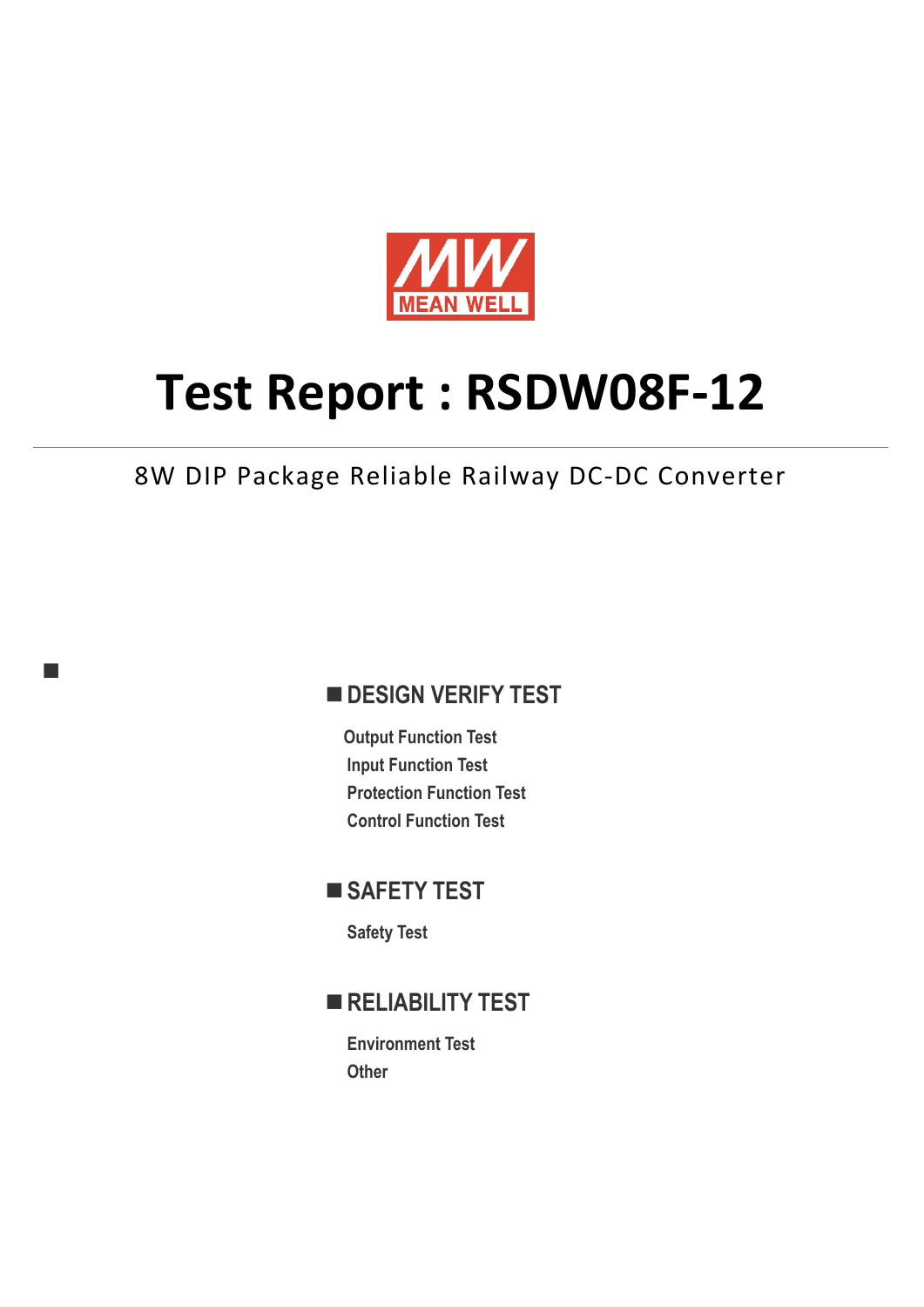

# **DESIGN VERIFY TEST**

#### **OUTPUT FUNCTION TEST**

| <b>NO</b>      | <b>TEST ITEM</b>          | <b>SPECICATION</b>      | <b>TEST CONDITION</b>                                         | <b>RESULT</b>       | <b>VERDICT</b> |
|----------------|---------------------------|-------------------------|---------------------------------------------------------------|---------------------|----------------|
| 1              | <b>VOLTAGE ACCURACY</b>   | $-1.5\% - +1.5\%$ (Max) | I/P:24VDC<br>O/P:FULL LOAD<br>Ta: $25^{\circ}$ C              | $+0.36%$            | P              |
| $\overline{2}$ | <b>RIPPLE &amp; NOISE</b> | 50 mVp-p (Max)          | I/P:24VDC<br>O/P:FULL LOAD<br>Ta: $25^{\circ}$ C              | $10 \text{ mV}$     | P              |
| 3              | LINE REGULATION           | $-0.5\% - +0.5\%$ (Max) | $I/P$ : $9VDC - 36VDC$<br>O/P:FULL LOAD<br>Ta: $25^{\circ}$ C | $-0.01\% - +0.01\%$ | P              |
| $\overline{4}$ | <b>LOAD REGULATION</b>    | $-0.5\% - +0.5\%$ (Max) | I/P:24VDC<br>O/P:0% LOAD~FULL LOAD<br>Ta: $25^{\circ}$ C      | $-0.06\% - +0.13\%$ | P              |

#### **INPUT FUNCTION TEST**

| <b>NO</b>      | <b>TEST ITEM</b>      | <b>SPECICATION</b>                                | <b>TEST CONDITION</b>                              | <b>RESULT</b>                         | <b>VERDICT</b> |
|----------------|-----------------------|---------------------------------------------------|----------------------------------------------------|---------------------------------------|----------------|
|                | INPUT VOLTAGE RANGE   | 9 VDC ~36 VDC                                     | I/P:TESTING<br>O/P:FULL LOAD<br>Ta:25 $°C$         | 8.21~36.0 VDC                         | P              |
| $\overline{2}$ | <b>EFFICIENCY</b>     | 85% (Typ)                                         | I/P:24VDC<br>O/P:FULL LOAD<br>Ta: $25^{\circ}$ C   | 85.81%                                | P              |
| 3              | <b>DC CURRENT</b>     | 392 mA / FULL LOAD (Max)<br>10 mA / NO LOAD (Max) | I/P:24VDC<br>O/P:NO / FULL LOAD<br>Ta:25 $°C$      | 388.3 mA/FULL LOAD<br>9.7 mA/NO LOAD  | P              |
| 4              | UNDER VOLTAGE LOCKOUT | POWER UP 8.8VDC (Typ)<br>POWER DOWN 8.0VDC (Typ)  | I/P:TESTING<br>O/P:FULL LOAD<br>Ta: $25^{\circ}$ C | POWER UP 8.5VDC<br>POWER DOWN 8.05VDC | P              |

#### **PROTECTION FUNCTION TEST**

| <b>NO</b> | <b>TEST ITEM</b>     | <b>SPECICATION</b> | <b>TEST CONDITION</b>                            | <b>RESULT</b>                                | <b>VERDICT</b> |
|-----------|----------------------|--------------------|--------------------------------------------------|----------------------------------------------|----------------|
|           | SHORT PROTECTION     | <b>CONTINUOUS</b>  | I/P:36VDC<br>O/P:FULL LOAD<br>Ta: $25^{\circ}$ C | <b>HICCUP MODE</b><br>AUTO-RECOVER           | Þ              |
|           | OVER LOAD PROTECTION | $120\% - 180\%$    | I/P:24VDC<br>O/P:TESTING<br>Ta: $25^{\circ}$ C   | 183.7%<br><b>HICCUP MODE</b><br>AUTO-RECOVER | D              |